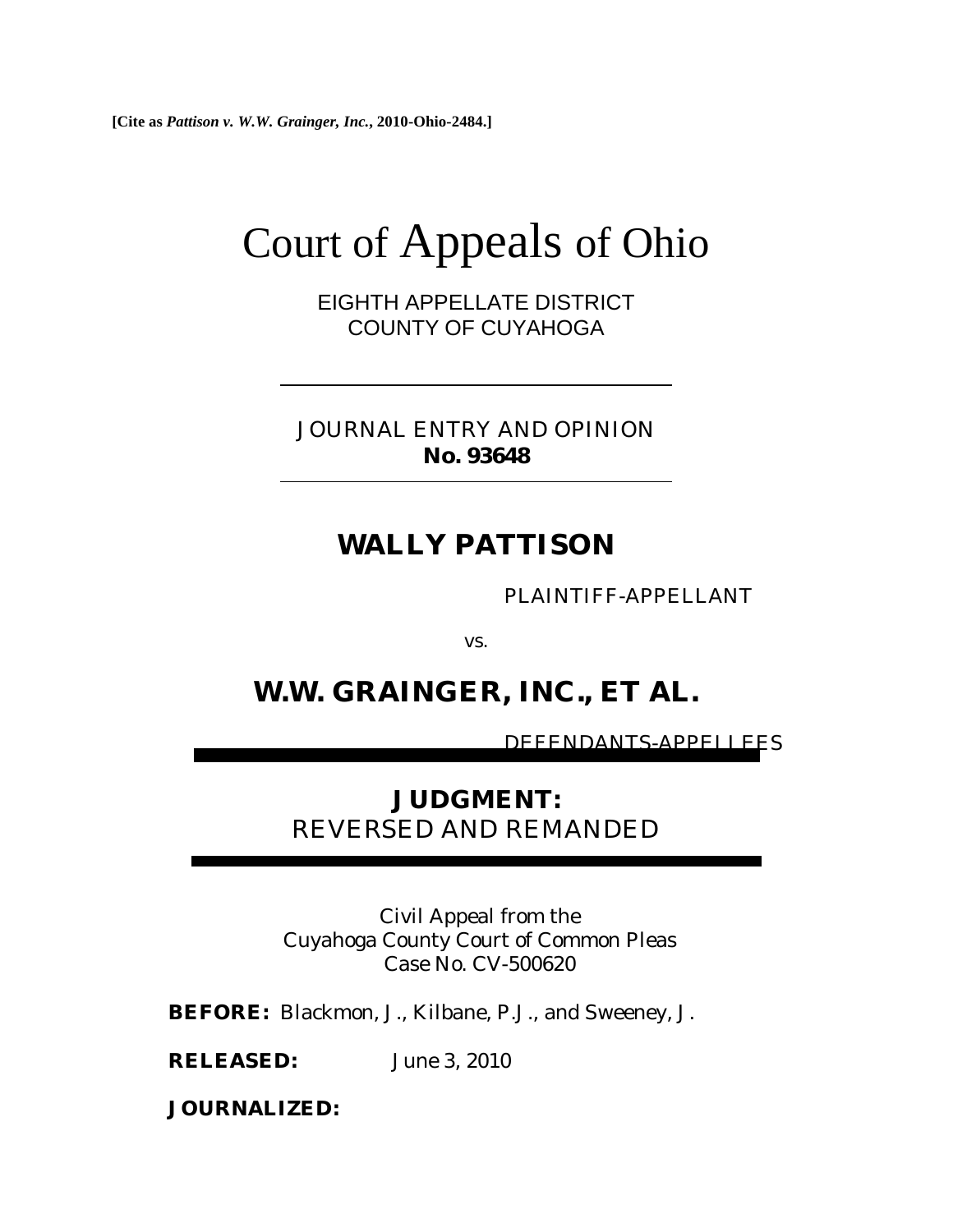## **ATTORNEYS FOR APPELLANT**

Caryn M. Groedel Chastity L. Christy Jennifer L. Speck Caryn Groedel & Associates Co., LPA 31340 Solon Road Suite 27 Solon, Ohio 44139

## **ATTORNEYS FOR APPELLEES**

James E. Davidson Aaron L. Granger Shottenstein, Zox, & Dunn 250 West Street Columbus, Ohio 43215

N.B. This entry is an announcement of the court's decision. See App.R. 22(B) and 26(A); Loc.App.R. 22. This decision will be journalized and will become the judgment and order of the court pursuant to App.R. 22(C) unless a motion for reconsideration with supporting brief per App.R. 26(A), or a motion for consideration en banc with supporting brief per Loc.App.R. 25.1(B)(2), is filed within ten days of the announcement of the court's decision. The time period for review by the Supreme Court of Ohio shall begin to run upon the journalization of this court's announcement of decision by the clerk per App.R. 22(C). See, also, S.Ct. Prac.R. 2.2(A)(1).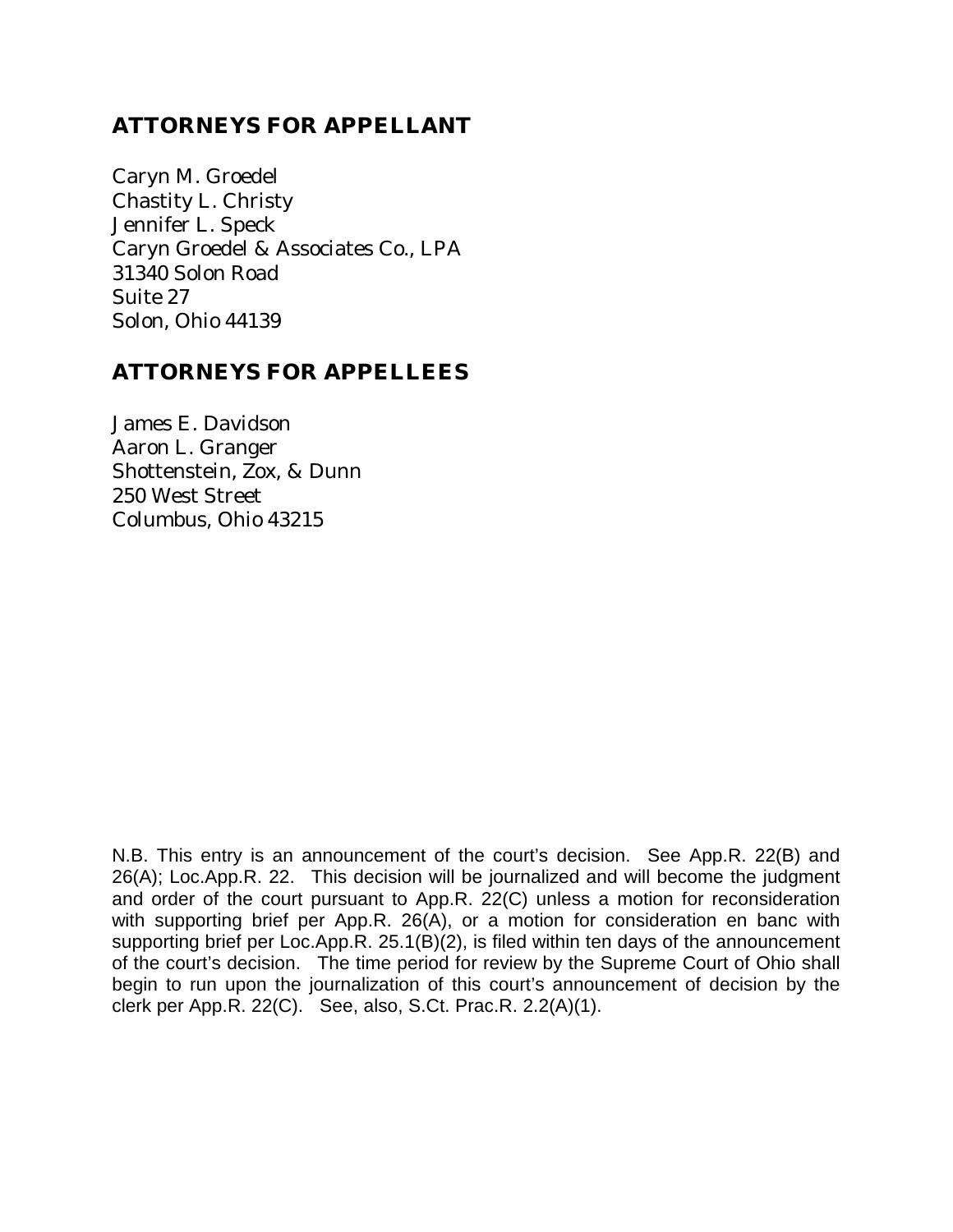#### PATRICIA ANN BLACKMON, J.:

**{¶ 1}** Appellant Wally Pattison appeals the trial court's decision granting summary judgment in favor of W.W. Grainger, Inc., et al. ("Grainger"), on his statutory claim of age discrimination. Pattison assigns the following error for our review:

### **"The trial court erred in granting Appellees' motion for summary judgment with respect to Appellant's age discrimination claim."**

**{¶ 2}** Having reviewed the record and pertinent law, we reverse the trial court's decision. The apposite facts follow.

**{¶ 3}** Grainger is a national distributor of maintenance, repair, and operating supplies to commercial, industrial, contractor, and institutional markets in North America. Grainger's sales efforts are supported by over 13,000 sales people across the country.

**{¶ 4}** Upon graduating from college in 1975, Pattison began working for Pattison Supply Company, which was founded by his grandfather in 1898. In 1990, Grainger purchased Pattison Supply Company. At the time of Grainger's acquisition, Pattison was employed as an outside sales representative.

**{¶ 5}** On January 7, 2003, Grainger terminated Pattison for allegedly failing to meet sales goals. At the time of his termination, Pattison was 51 years old, held the position of Territory Manager ("TM"), sold business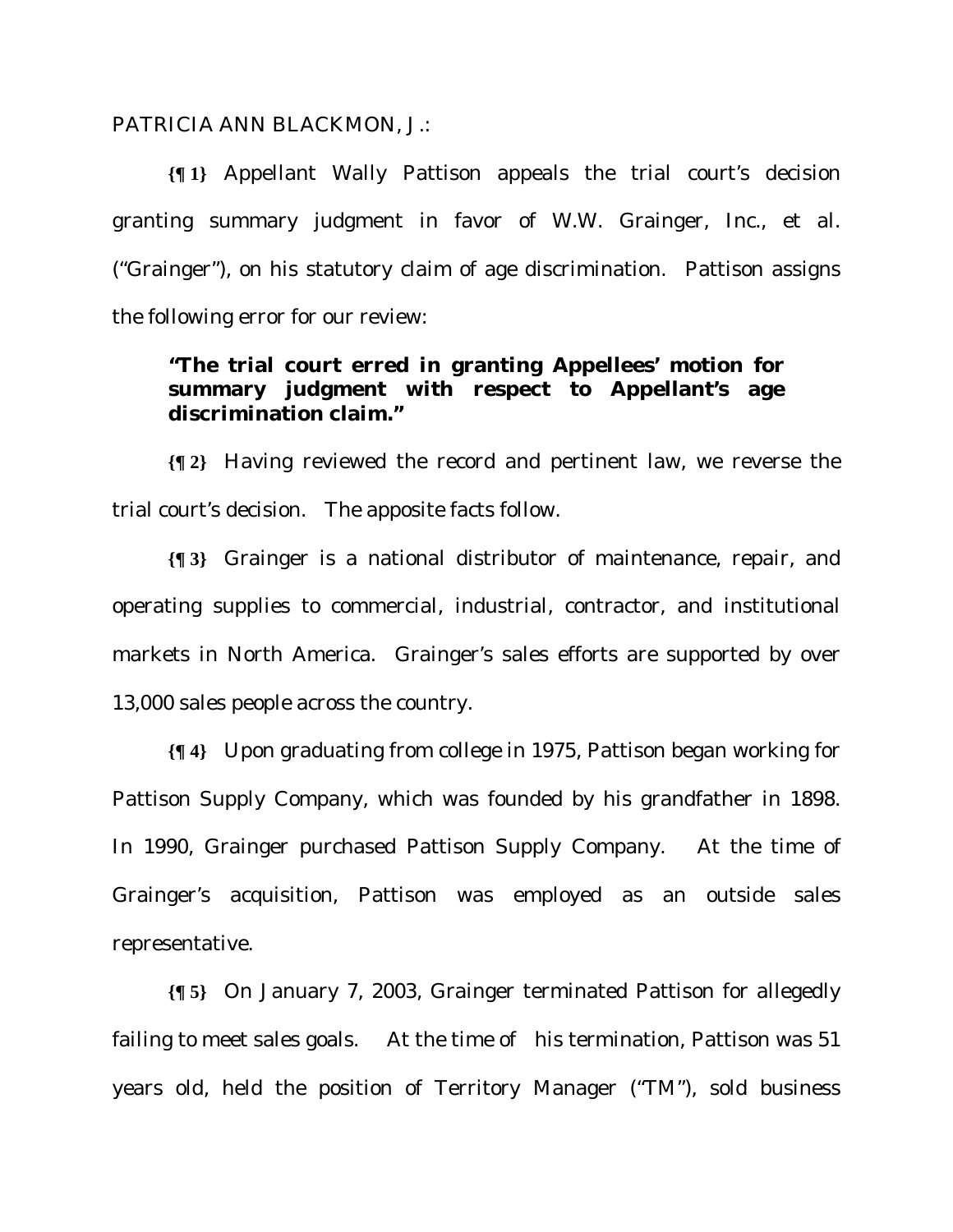supplies, and serviced approximately 2400 accounts in the Greater Cleveland area.

**{¶ 6}** On May 6, 2003, Pattison filed a complaint against Sam DiMeo ("DiMeo") and his former employer, Grainger, alleging age discrimination, in violation of R.C. 4112.02(A), and wrongful termination, based upon a violation of public policy.

**{¶ 7}** In the complaint, Pattison specifically alleged that around May 2001, DiMeo assumed the position of District Sales Manager and became his immediate supervisor. Pattison alleged that shortly after DiMeo became his supervisor, DiMeo took numerous adverse employment actions against him, including giving performance warnings for not meeting sales goals when similarly situated younger employees, under the age of 40, were not meeting sales goals, but were not being given performance warnings.

**{¶ 8}** Pattison alleged that DiMeo took potentially significant accounts away from him and gave them to his younger counterparts. Pattison also alleged that DiMeo terminated him despite a significant rise in his performance numbers shortly before his termination. Pattison further alleged that similarly situated younger employees with worse performance numbers were not terminated.

**{¶ 9}** After the termination, Grainger replaced Pattison with new hires John Wanhainen and Lisa Marie Dukes. Some of Pattison's accounts were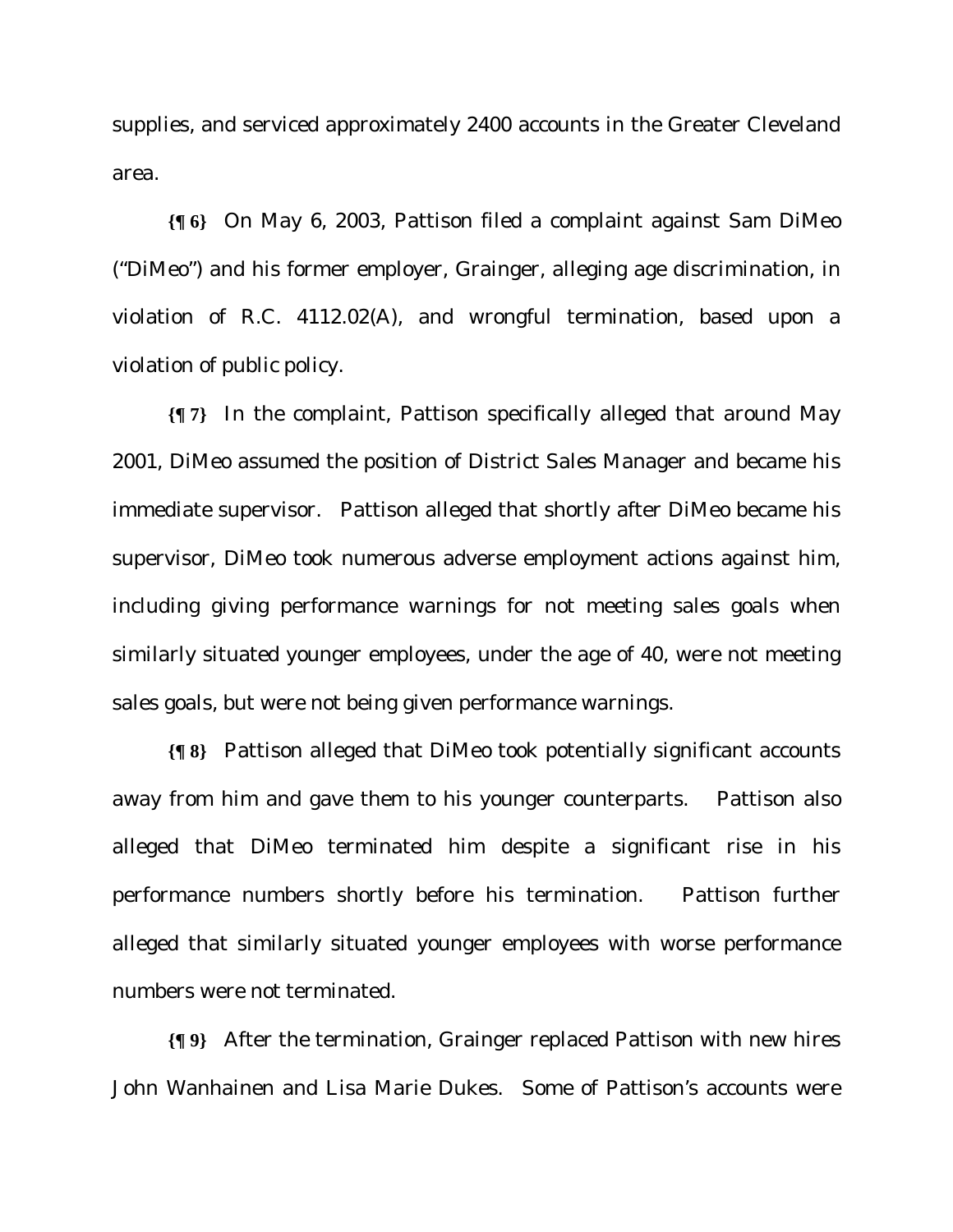transferred to John Hoptry, who began working for Grainger four months prior to Pattison's termination. At the time of Pattison's termination, Wanhainen was age 40, Dukes age 30, and Hoptry age 38.

**{¶ 10}** Pattison finally alleged that Grainger also terminated or caused to resign numerous sales representatives in the Cleveland district, who were all over 40 years of age.

**{¶ 11}** On May 14, 2004, Grainger filed a motion for summary judgment arguing that Pattison was terminated solely for failing to meet legitimate business goals for five consecutive years. On June 21, 2005, the trial court granted Grainger's motion for summary judgment.

**{¶ 12}** Pattison timely appealed the trial court's decision. On appeal, we found that Grainger's motion for summary judgment had addressed only the first count of Pattison's complaint, ignoring his public-policy claim, and that the trial court's summary judgment had likewise failed to resolve that claim. Consequently, we dismissed the appeal for lack of a final, appealable order. *Pattison v. W.W. Grainger*, Cuyahoga App. No. 86698, 2006-Ohio-1845, ¶1.

**{¶ 13}** On June 29, 2006, Pattison voluntarily dismissed the public policy claim pursuant to Civ.R.  $41(A)(1)(a)$  to perfect a final appealable order. On July 10, 2006, the trial court issued a journal entry stating that this claim was dismissed.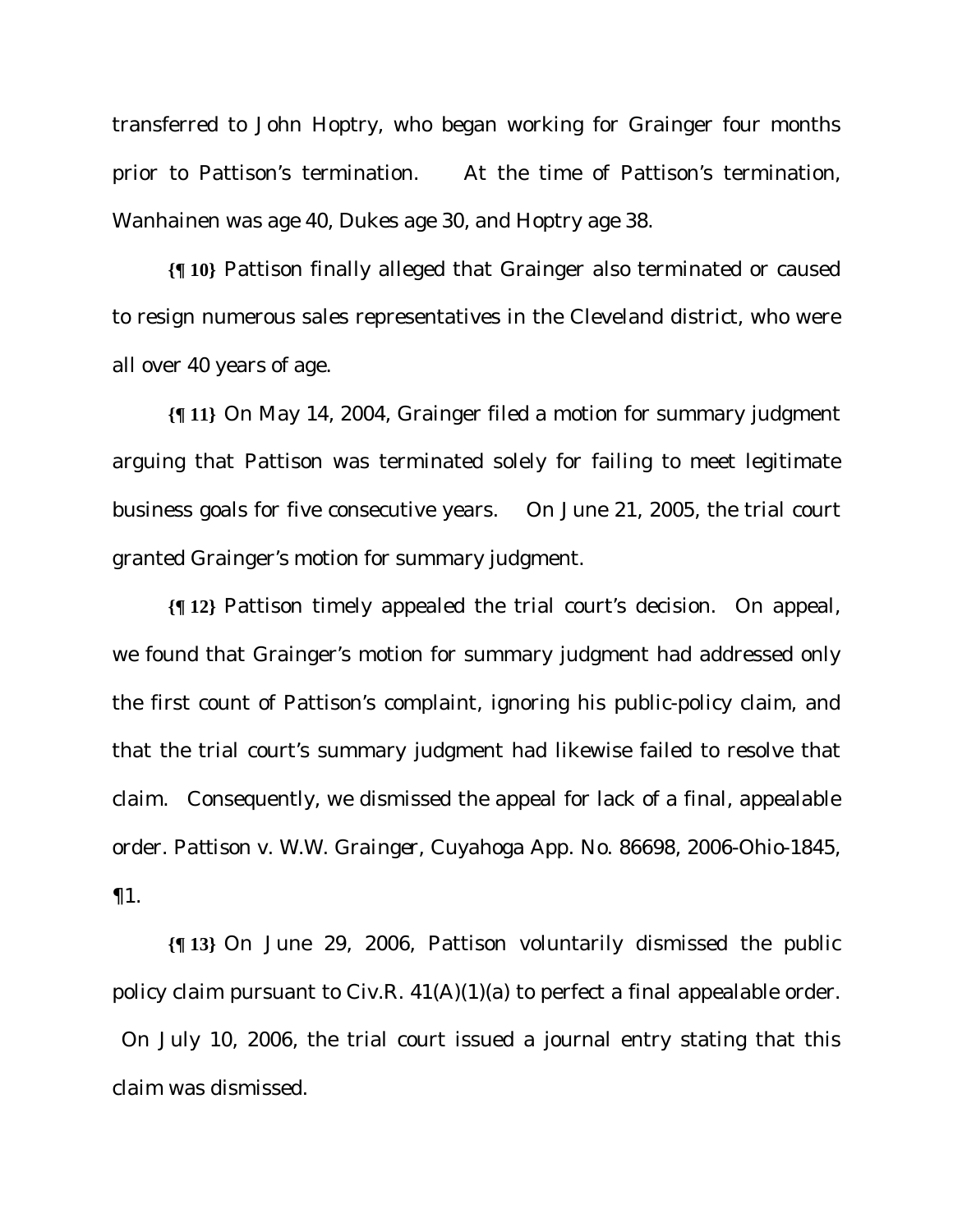**{¶ 14}** On August 9, 2006, Pattison filed a second notice of appeal, which was more than 30 days from the filing of the voluntary dismissal, but less than 30 days from the trial court's journal entry referring to the notice of the dismissal. We concluded that Pattison's voluntary dismissal of the public policy claim created a final appealable order on the age discrimination claim, but that the dismissal became effective upon filing, not memorialization by the court. As such, we found Pattison's second appeal untimely, and dismissed it for lack of jurisdiction. *Pattison v. W.W. Grainger*, Cuyahoga App. No. 88556, 2007-Ohio-3081.

**{¶ 15}** On July 17, 2007, Pattison filed a notice of certified conflict to the Ohio Supreme Court regarding whether a final order had been created when he voluntarily dismissed the outstanding public policy claim against Grainger, pursuant to Civ.R. 41(A). On October 16, 2008, the Ohio Supreme Court held that pursuant to Civ.R. 41(A), a plaintiff may not dismiss one of multiple claims, and remanded the case. *Pattison v. W.W. Grainger, Inc.,* 120 Ohio St.3d 142, 2008-Ohio-5276, 897 N.E.2d 126.

**{¶ 16}** On June 2, 2009, we sua sponte dismissed the appeal for lack of a final appealable order, pursuant to the Ohio Supreme Court's decision that Pattisson's public policy claim had not been dismissed. On July 7, 2009, Pattison filed a notice of voluntary dismissal with prejudice of his public policy claim.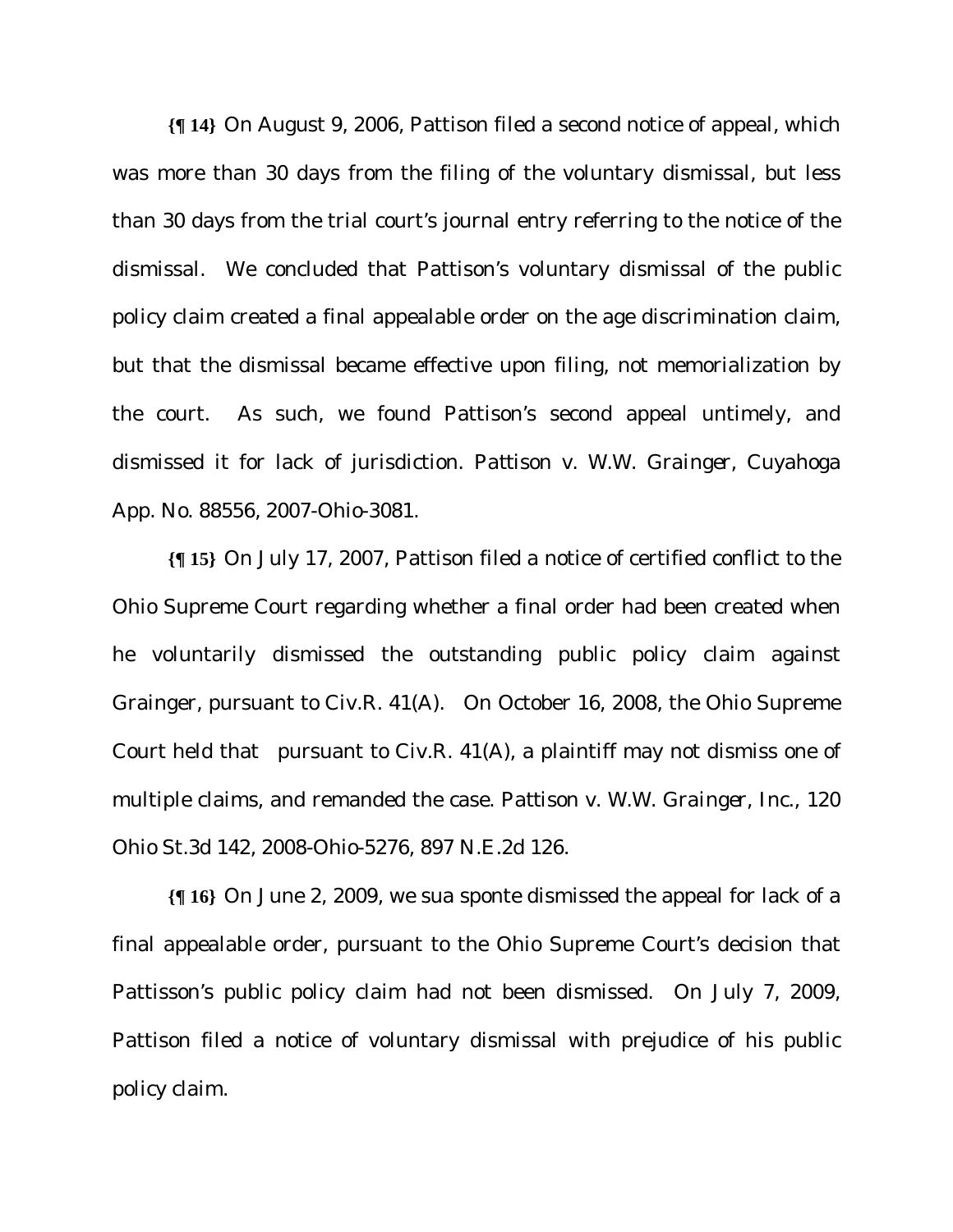**{¶ 17}** On July 21, 2009, Pattison refiled the appeal of the trial court's original decision granting summary judgment in Grainger's favor on his age discrimination claim.

#### **Summary Judgment**

**{¶ 18}** In the sole assigned error, Pattison argues the trial court erred in granting summary judgment on his age discrimination claim. We agree.

**{¶ 19}** We review an appeal from summary judgment under a de novo standard of review. *Baiko v. Mays* (2000), 140 Ohio App.3d 1, 746 N.E.2d 618, citing *Smiddy v. The Wedding Party, Inc.* (1987), 30 Ohio St.3d 35, 506 N.E.2d 212; *Northeast Ohio Apt. Assn. v. Cuyahoga Cty. Bd. of Commrs.* (1997), 121 Ohio App.3d 188, 699 N.E.2d 534. Accordingly, we afford no deference to the trial court's decision and independently review the record to determine whether summary judgment is appropriate. Id. at 192, citing *Brown v. Scioto Bd. of Commrs.* (1993), 87 Ohio App.3d 704, 622 N.E.2d 1153. Under Civ.R. 56, summary judgment is appropriate when: (1) no genuine issue as to any material fact exists, (2) the party moving for summary judgment is entitled to judgment as a matter of law, and (3) viewing the evidence most strongly in favor of the non-moving party, reasonable minds can reach only one conclusion that is adverse to the non-moving party. *Temple v. Wean United, Inc.* (1977), 50 Ohio St.2d 317, 327, 364 N.E.2d 267.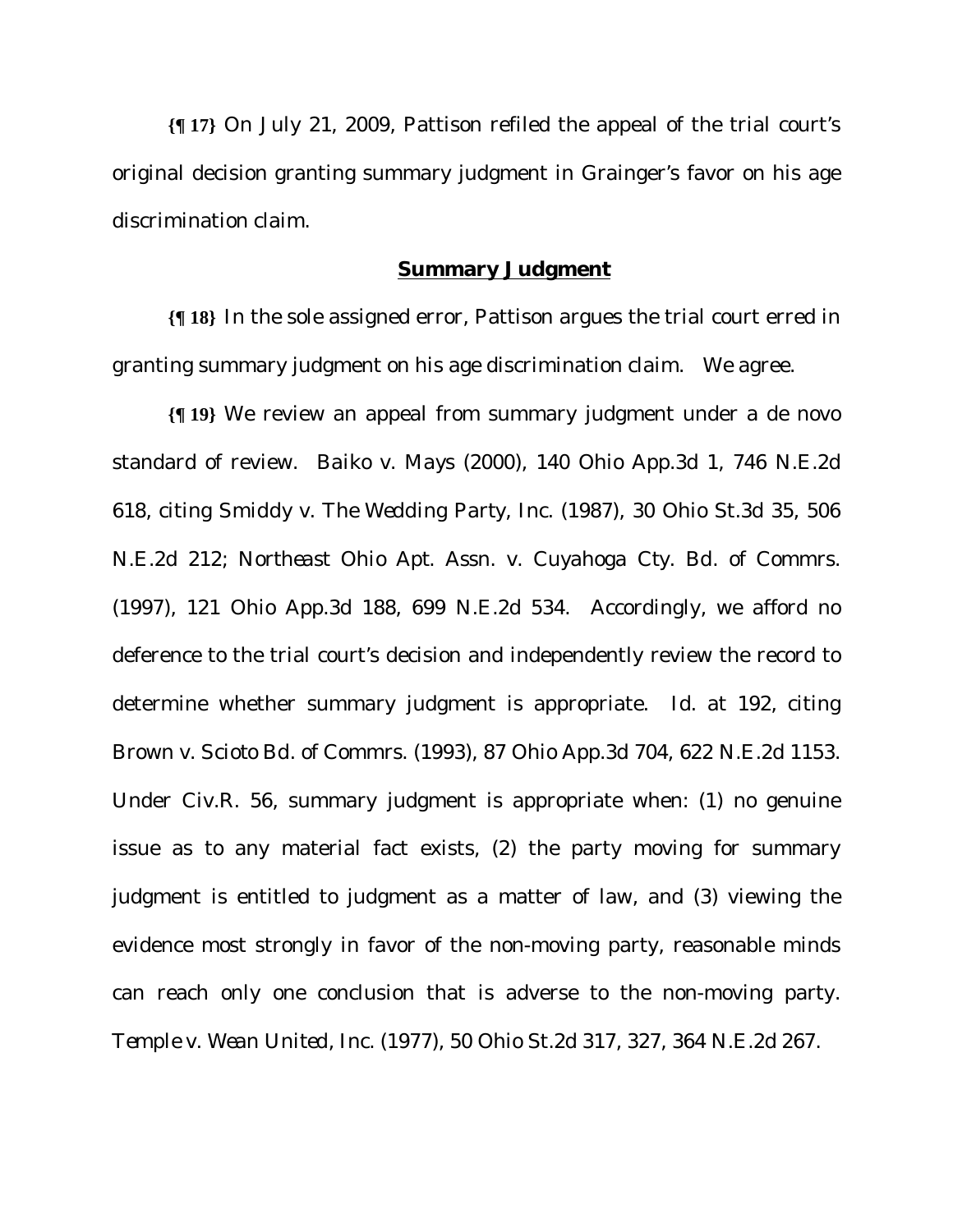**{¶ 20}** The moving party carries an initial burden of setting forth specific facts that demonstrate his or her entitlement to summary judgment. *Dresher v. Burt*, 75 Ohio St.3d 280, 292-293, 1996-Ohio-107, 662 N.E.2d 264. If the movant fails to meet this burden, summary judgment is not appropriate; if the movant does meet this burden, summary judgment will be appropriate only if the non-movant fails to establish the existence of a genuine issue of material fact. Id. at 293.

#### **Age Discrimination**

**{¶ 21}** R.C. 4112.02 provides, in relevant part:

**"It shall be an unlawful discriminatory practice: (A) For any employer, because of the race, color, religion, sex, national origin, handicap, age, or ancestry of any person, to discharge without just cause, to refuse to hire, or otherwise to discriminate against that person with respect to hire, tenure, terms, conditions, or privileges of employment, or any matter directly or indirectly related to employment. \* \* \*"** 

**{¶ 22}** Pursuant to *Mauzy v. Kelly Svcs., Inc.*,75 Ohio St.3d 578, 582, 1996-Ohio-265, 664 N.E.2d 1272, Ohio courts may rely on federal anti-discrimination case law when interpreting and deciding claims brought under R.C. 4112.02 and R.C. 4112.14.

**{¶ 23}** Under both federal and Ohio standards, a plaintiff may establish a prima facie case of discrimination through either direct or indirect evidence. Absent direct evidence, indirect evidence may be used to raise an inference of direct and circumstanced discriminatory intent where a plaintiff establishes that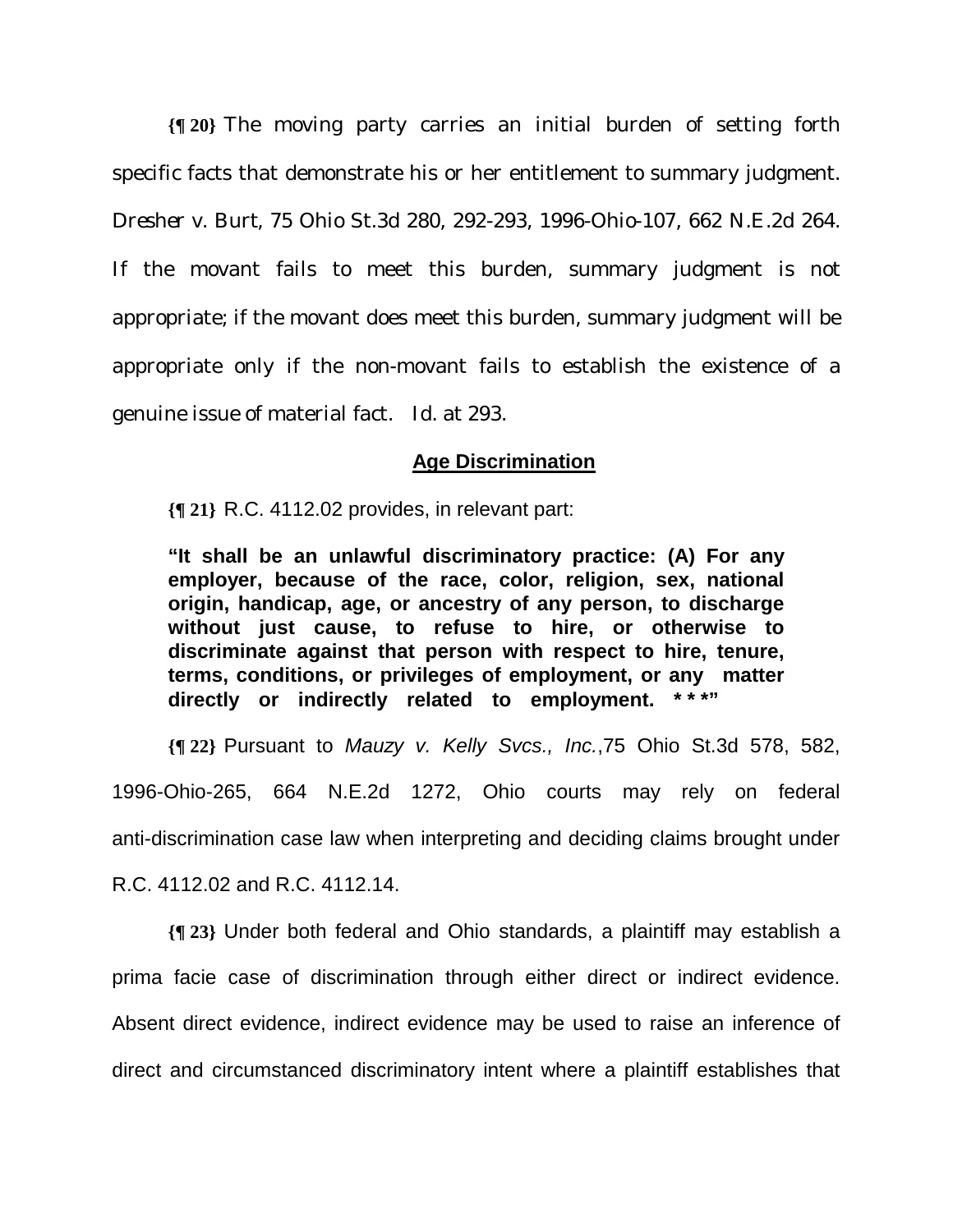he: 1) was a member of a statutorily protected class; 2) was subject to adverse employment action; 3) was qualified for the position; and 4) that comparable, non-protected persons were treated more favorably than plaintiff. *McDonnell Douglas Corp. v. Green* (1973), 411 U.S. 792, 36 L.Ed.2d 668, 93 S.Ct. 1817; *Kohmescher v. Kroger Co.* (1991), 61 Ohio St.3d 501, 575 N.E.2d 439.

**{¶ 24}** In *Coryell v. Bank One Trust Co. N.A.*, 101 Ohio St.3d 175, 2004-Ohio-723, 803 N.E.2d 781, the Supreme Court of Ohio modified the fourth prong of this test, by replacing it with "a requirement that the favored employee be substantially younger than the protected" individual. Id. at ¶19. The Supreme Court of Ohio declined to define "substantially younger." Id. at ¶22. Instead, the court noted that "[t]he term 'substantially younger' as applied to age discrimination in employment cases defies an absolute definition and is best determined after considering the particular circumstances of each case." Id. at ¶23.

**{¶ 25}** Once a plaintiff succeeds in establishing a prima facie case of discrimination, the burden shifts to the employer to rebut the presumption of discrimination by articulating some legitimate, nondiscriminatory reason for its adverse action. Then, assuming the employer presents such reasons, the burden shifts back to plaintiff to show that the purported reasons were a pretext for invidious discrimination. To succeed in sustaining the ultimate burden of proving intentional discrimination, a plaintiff may establish a pretext either directly, by showing that the employer was more likely motivated by a discriminatory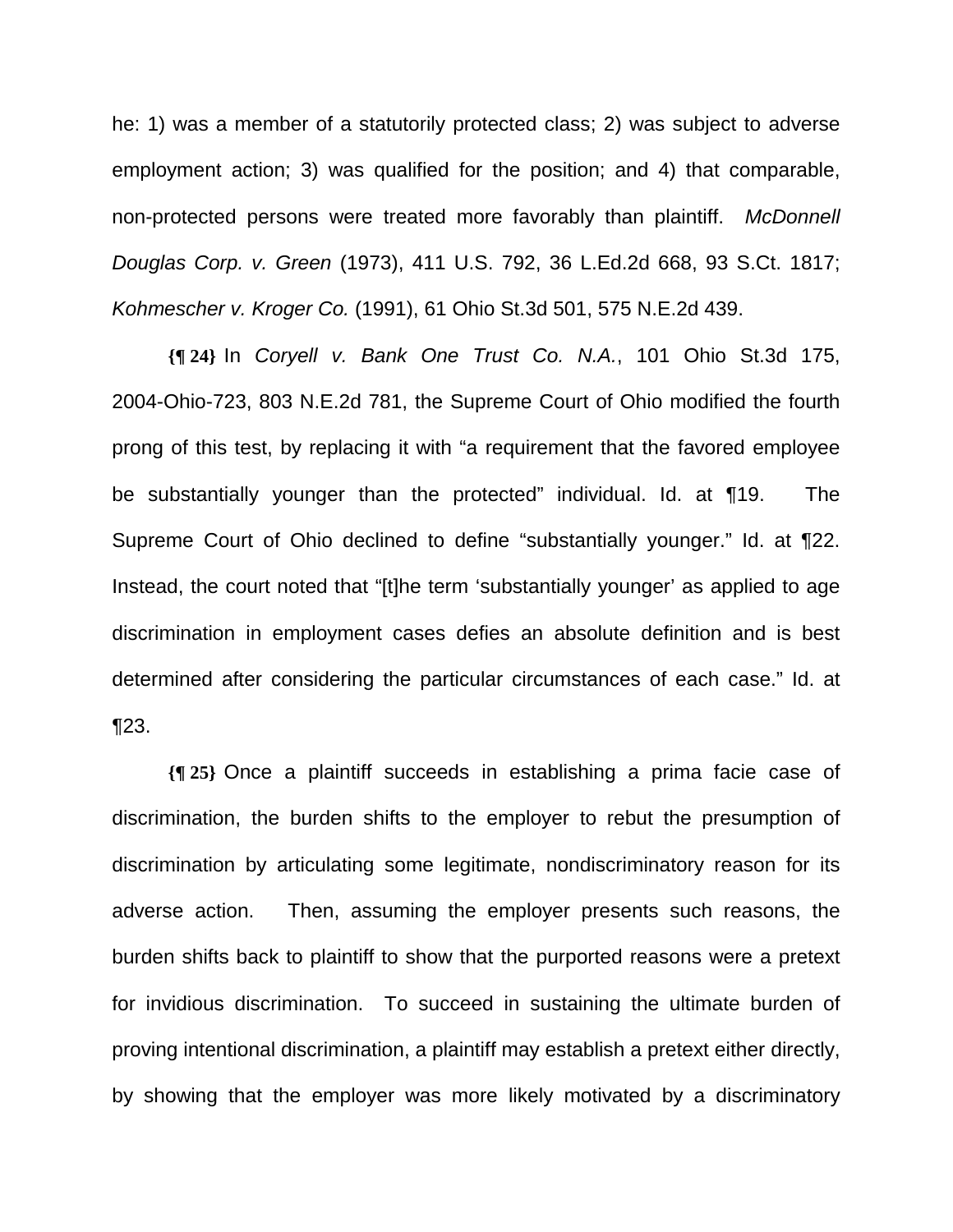reason, or indirectly, by showing that the employer's proffered reason is unworthy of credence. *Sarach-Kozlowska v. Univ. of Cincinnati College of Med.*, Ct. of Cl. Case No. 2001-07505, 2004-Ohio-1926, citing *Fragante v. City & Cty. of Honolulu* (C.A. 9, 1989), 888 F.2d 591, 595, citing *Texas Dept. of Community Affairs v. Burdine* (1981), 450 U.S. 248, 253, 67 L.Ed.2d 207, 101 S.Ct. 1089.

**{¶ 26}** In the instant case, it is uncontroverted that Pattison was a member of a protected class, given that he was age 50 when Grainger discharged him in January 2003, after 27 years of service. It is also uncontroverted that Pattison was replaced by substantially younger employees. After terminating Pattison, Grainger replaced him with new hires John Wanhainen, age 40, and Lisa Marie Dukes, age 30. In addition, Grainger transferred some of Pattison's accounts to John Hoptry, age 38, who began working for Grainger four months prior to Pattison's termination.

**{¶ 27}** In granting summary judgment in favor of Grainger, the trial court found that Pattison was not qualified for the position because he failed to meet company's sales goals for five consecutive years. We note that Pattison's alleged failure to meet sales goals was Grainger's stated reason for terminating Pattison.

**{¶ 28}** However, "[w]hen assessing whether a plaintiff has met his employer's legitimate expectations at the prima facie stage,  $* * * a$  court must examine the plaintiff's evidence independent of the nondiscriminatory reason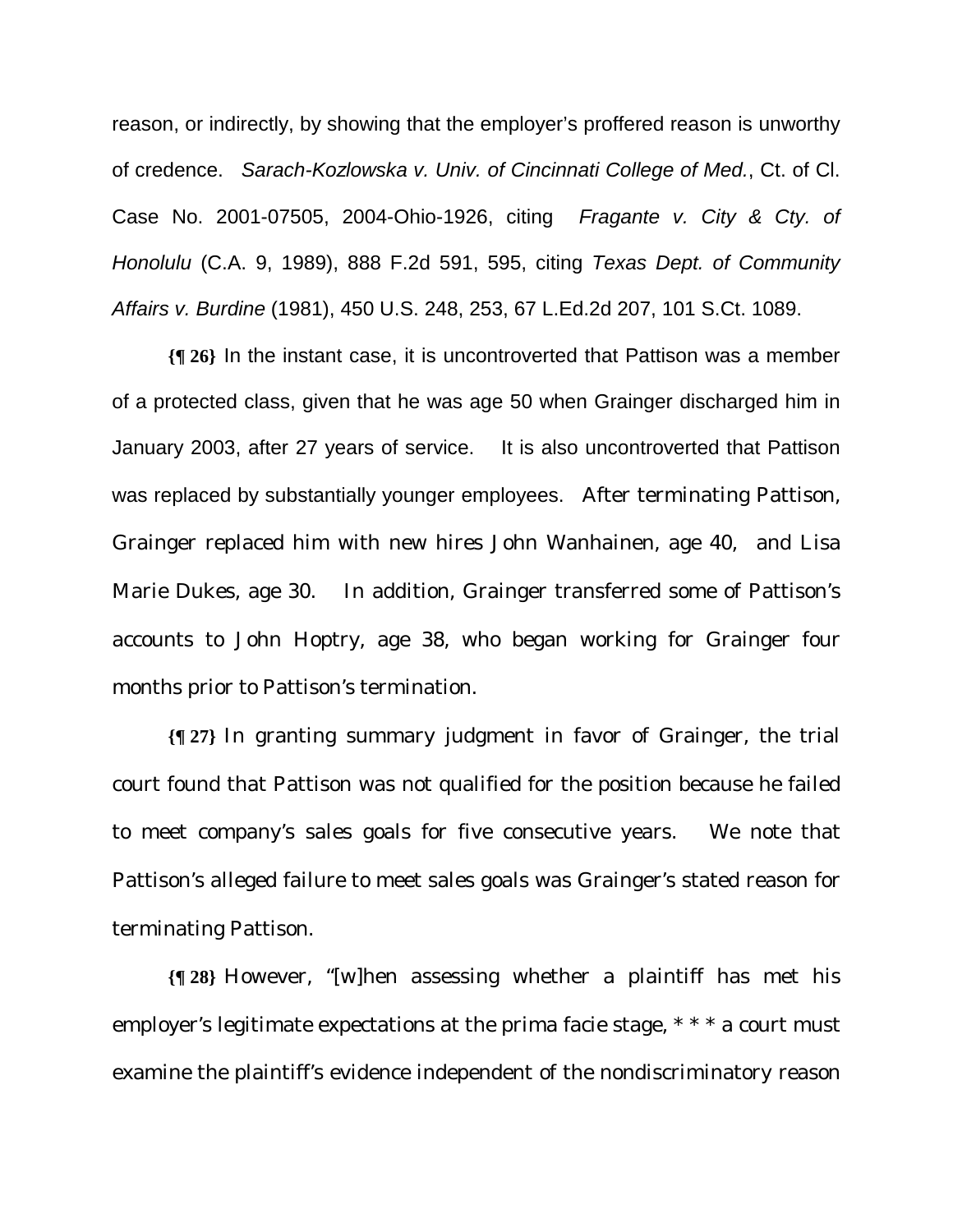'produced' by the defense as its reason for terminating plaintiff." See *Cline v. Catholic Diocese of Toledo* (6th Cir., 2000), 206 F.3d 651, 657. Here, the trial court judged Pattison's qualifications by using Grainger's discharge justification as evidence that Pattison was not qualified.

**{¶ 29}** Our review of the record reveals that after graduating from college in 1975, Pattison began his employment with the family-owned business that was later acquired by Grainger. In total, Pattison spent 27 years with Grainger and its predecessor companies. Pattison moved up through the ranks to become a Territory Manager and held that position for 12 years before being terminated.

**{¶ 30}** In addition, prior to his termination, Pattison generated \$3.5 million dollars in revenue and was responsible for 2400 accounts. The record reveals that several of Pattison's customers spoke highly of his qualification, efficiency, and dependability. Several of these customers indicated that they were disappointed with Pattison's replacement, and at least two indicated that they have purchased significantly less from Grainger since Pattison's termination. One former customer stopped purchasing from Grainger after Pattison was terminated.

**{¶ 31}** When viewed independently of Grainger's proffered reason, Pattison offers sufficient evidence for a reasonable jury to find that he was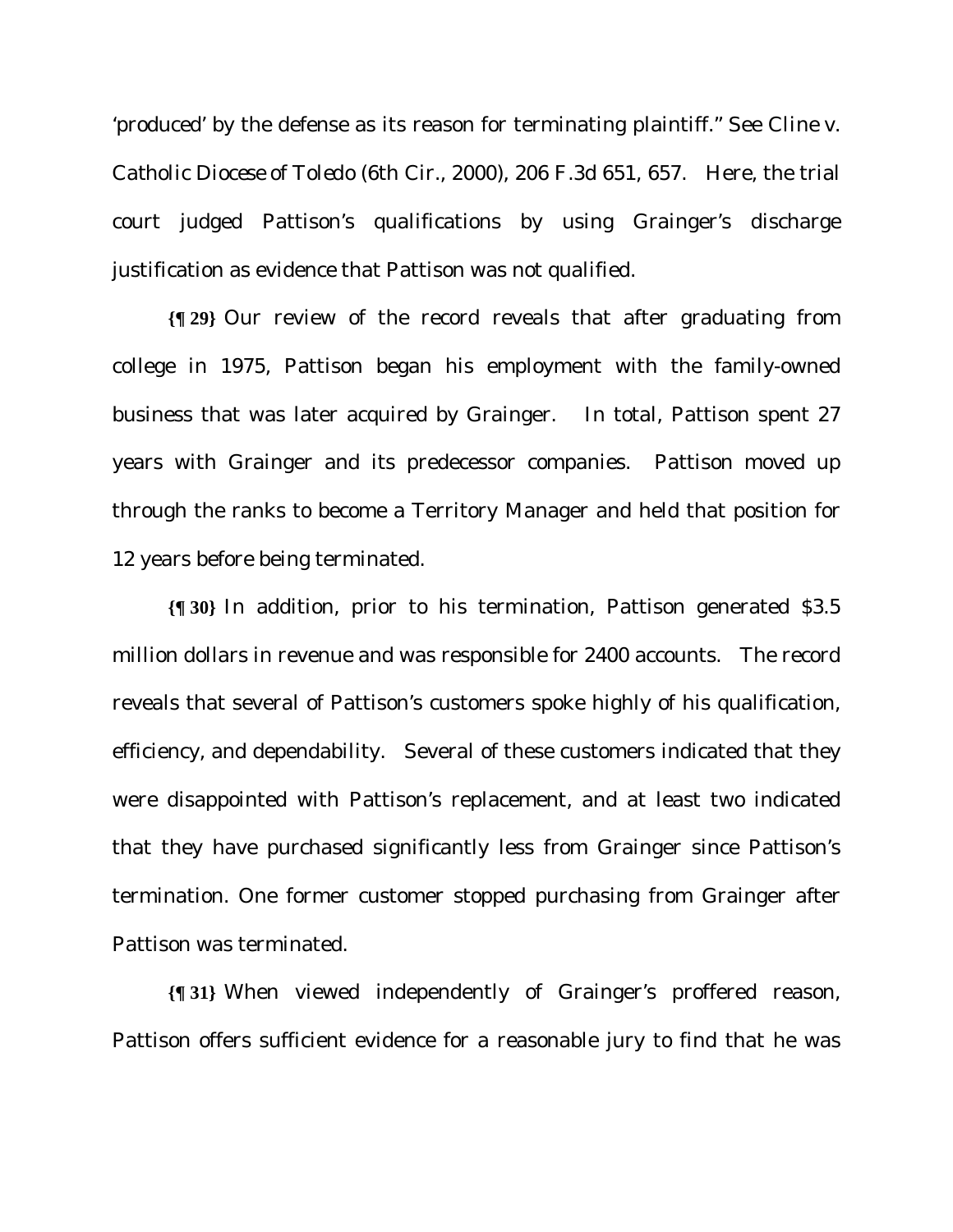qualified for his position. As such, Pattison established a prima facie case of age discrimination.

**{¶ 32}** As previously stated, if an appellant makes a prima facie case for age discrimination, then "the burden shifts to the employer to articulate some legitimate, non-discriminatory reason for the adverse employment action." *Wexler v. White's Fine Furniture, Inc.* (C.A.6, 2003), 317 F.3d 564, 574. See, also, *Kline v. Tennessee Valley Auth.* (C.A.6, 1997), 128 F.3d 337.

**{¶ 33}** To raise a genuine issue of fact as to pretext and defeat a summary judgment motion under this position, Pattison must show one of the following: "(1) that the proffered reason had no basis in fact, (2) that the proffered reason did not actually motivate the action, or (3) that the proffered reason was insufficient to motivate the action." *Nelson v. Gen. Elec. Co.* (6th Cir., 2001), 2 Fed. App. 425, 430; *Tinker v. Sears, Roebuck & Co.* (6th Cir., 1997), 127 F.3d 519, 522; *Manzer v. Diamond Shamrock Chems. Co.* (6th Cir., 1994), 29 F.3d 1078, 1084.

**{¶ 34}** Under the first and third methods of showing pretext, the fact finder may infer discrimination from the circumstances. See *Kline v. Tenn. Valley Auth.* (6th Cir., 1997)*,* 128 F.3d 337, 346. When a plaintiff proves that the defendant's proffered reasons either have no basis in fact or are insufficient to motivate discharge, a permissive inference of discrimination arises. *Manzer*, 29 F.3d at 1084. Under the second method, Pattison may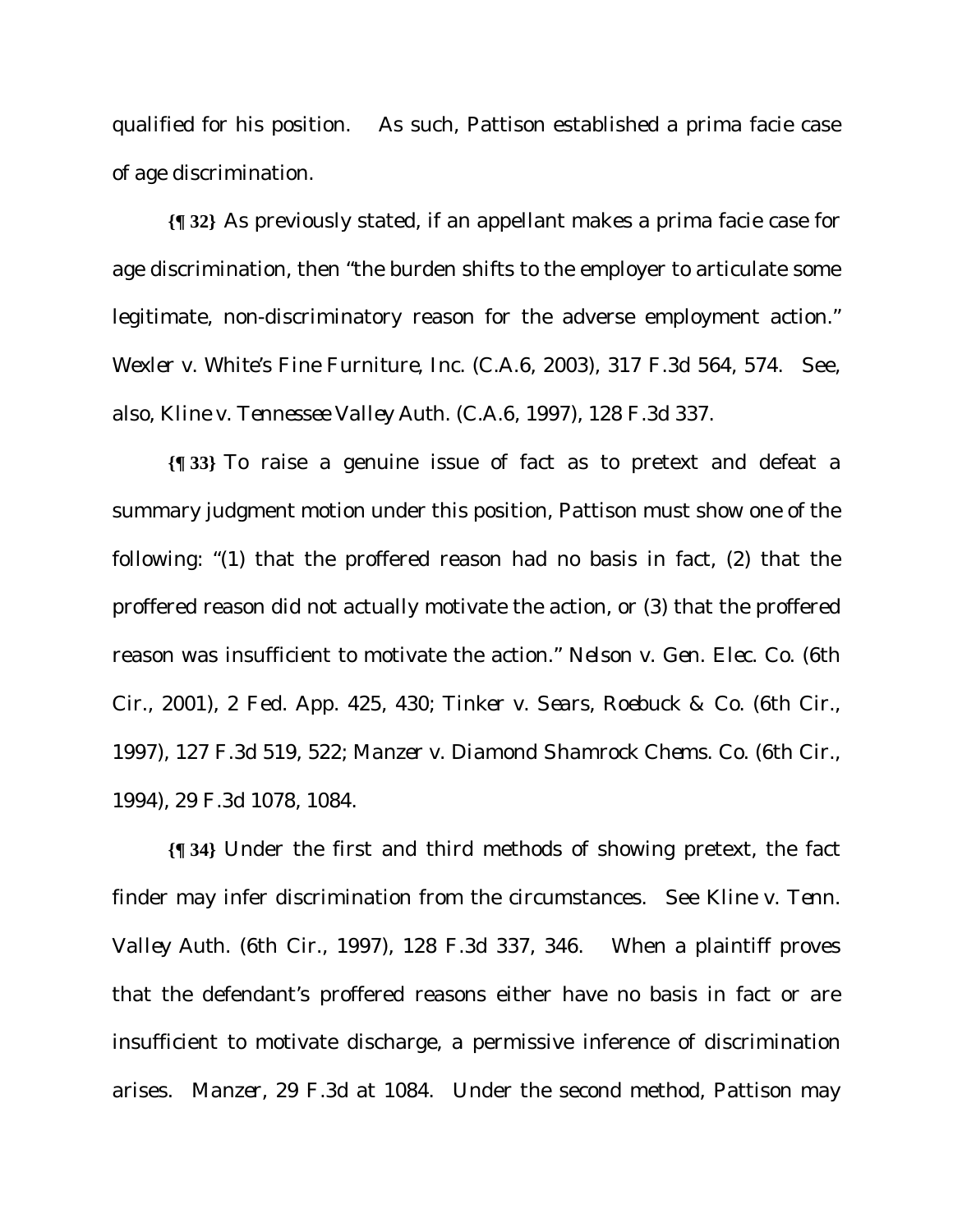not rely exclusively on his prima facie evidence, but instead must introduce some further evidence of discrimination. See *Reeves v. Sanderson Plumbing Prods., Inc.* (2000)*,* 530 U.S. 133, 143, 120 S.Ct. 2097, 147 L.Ed.2d 105 (allowing the fact finder to consider the plaintiff's prima facie evidence when evaluating if the defendant's proffered reason was a pretext); *Kline*, 128 F.3d at 346, noting that "when the reasons offered by the defendant did not actually motivate the discharge," the plaintiff must introduce "additional evidence of discrimination"; *Manzer*, 29 F.3d at 1084, noting that the plaintiff "may not simply rely on his prima facie evidence."

**{¶ 35}** Under any of the three methods used to show pretext, Pattison offered sufficient evidence to permit a reasonable fact finder to conclude that age discrimination motivated Grainger's decision to fire Pattison.

**{¶ 36}** A review of the record indicates that 13 TM's worked in the Cleveland district under DiMeo's direct supervision and each was given yearly sales objectives, which were defined as V% goals. The V% goals were created from the TM's previous year's performance.

**{¶ 37}** The record indicates that in 2002, Pattison's last full year, only one out of the 13 TM's met his V% goals. The individual, Vince Gambino, was hired in December 2001, therefore did not have any 2001 performance numbers from which the V% goals could be created. (Sales Chart, Cleveland TM's, 1998-2002). DiMeo testified that the Cleveland district routinely failed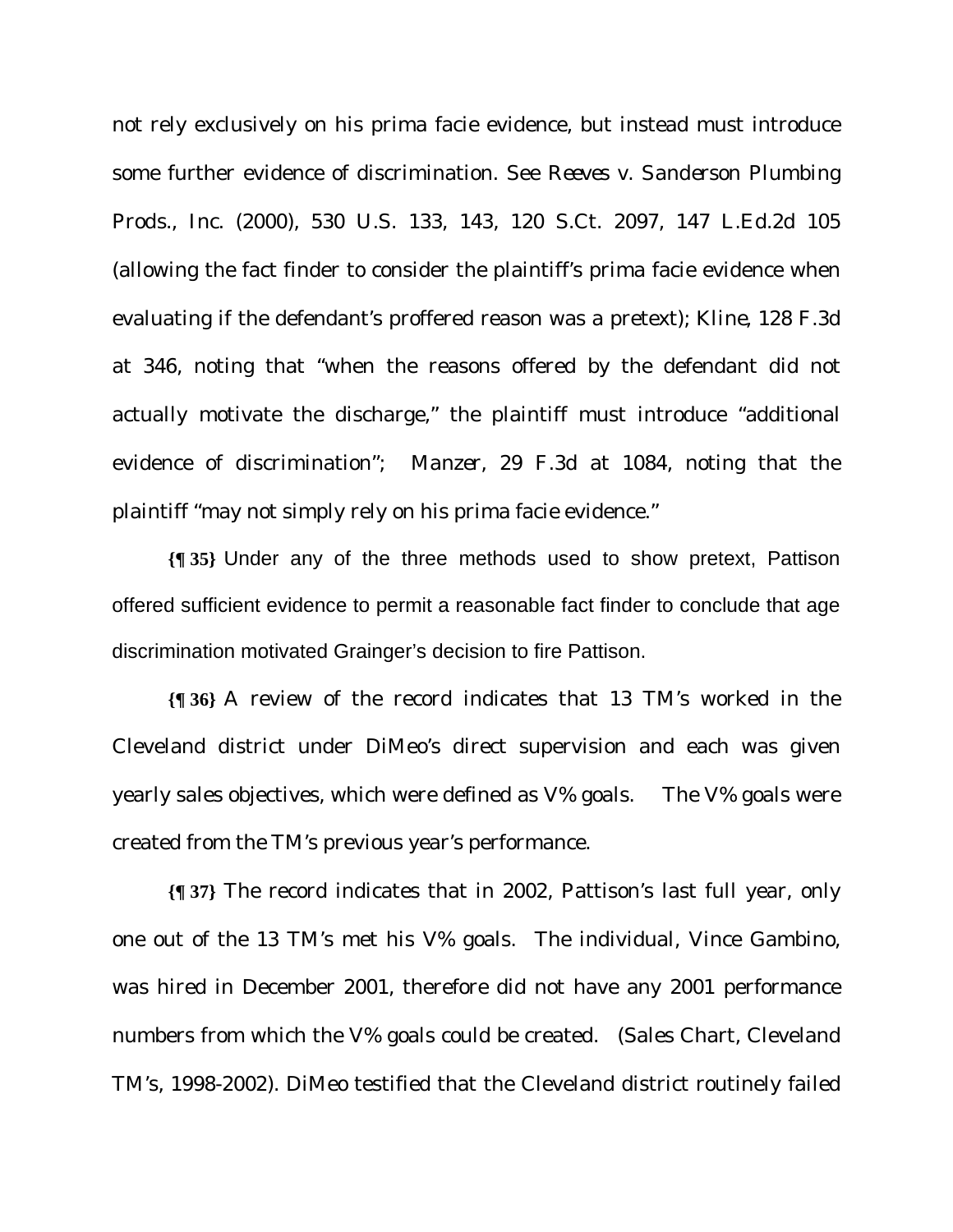to meet sales goals, that the district was below goal for the three years prior to Pattison's termination, and that they were below goal for five out of the previous seven years.

**{¶ 38}** Despite the subpar performance of the entire Cleveland district, the record also indicates that Pattison's sales numbers consistently ranked in the mid-range of the 13 TM's, which means he was performing better than half of the other TM's. In addition, the record indicates that at least five substantially younger TM's whose sales numbers were below Pattison's were not terminated. Scott Puhalsky, age 31 at the time of Pattison's termination, testified that he was below goal for half the time under consideration, but was never threatened or reprimanded. (Puhalksy depo. 9-10.)

**{¶ 39}** Brian Waldron, six years younger than Pattison, was promoted in 2002, despite his 2001 sales numbers being four percentage points lower than Pattison's. Similarly, TM's Doug Cisan and Marty Jamieson had lower sales numbers than Pattison in 2001 and 2002, but sustained no adverse actions. (Sales Chart, Cleveland TM's, 1998-2002). TM Kae Kaul, age 38 at the time of Pattison's termination, had cumulative V% figures between 1999 and 2001 that were -21.7 versus Pattison's at -6.33. (Sales Chart, Cleveland TM's, 1998-2002).

**{¶ 40}** The record further reveals that when significantly younger TM's were failing to meet sales goals, they were neither disciplined nor terminated.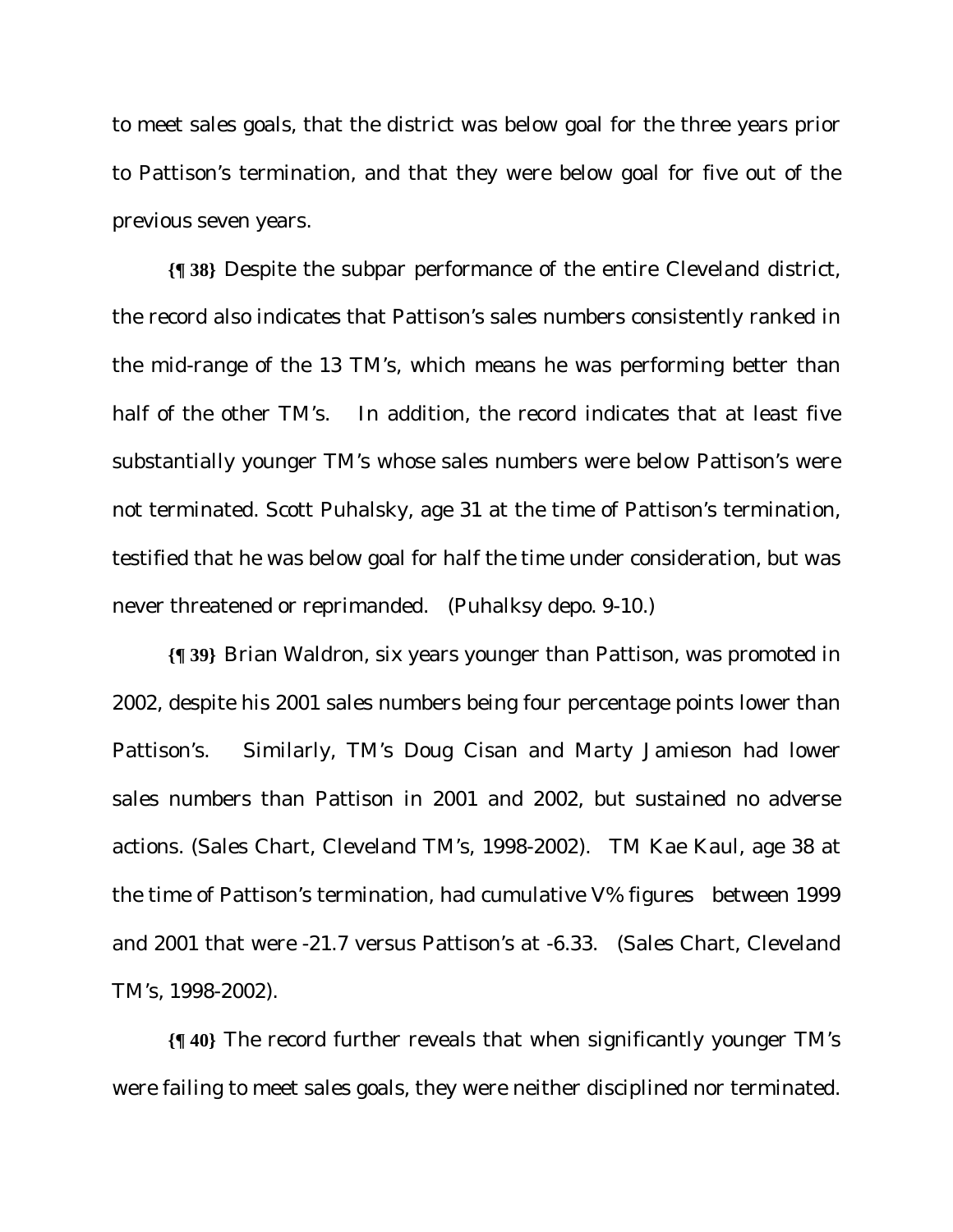Instead, Grainger would transfer them to non-sales positions. For example, Grainger transferred Waldron, Kaul, and Gar Glover to other positions within the company, yet never afforded Pattison the same opportunity. Given that Grainger transferred or promoted significantly younger TM's, who were not meeting sales goals, while terminating Pattison, who was by no means the least productive, raises an inference that Grainger's stated reason for terminating Pattison was pretextual.

**{¶ 41}** We find that Pattison offers evidence showing that Grainger's proffered reason for firing him was false. Grainger claimed that it fired Pattison because of his poor performance; however, Grainger's dissimilar treatment of significantly younger employees, whose performance figures were lower than Pattison's belies its assertion.

**{¶ 42}** Not only does Pattison offer evidence showing that Grainger's reason for terminating him was false, he also offers evidence that the falsity masked discriminatory animus. The record indicates that DiMeo admitted that Grainger had no written or verbal policy about the number of years a TM could fail to meet goals before being terminated. In his deposition, DiMeo testified as follows:

**"Q. Is there some number, magic number, of how many quarters or years an employee has to miss goals before you will terminate them?** 

**There is no magic number." DiMeo depo. 33-34.**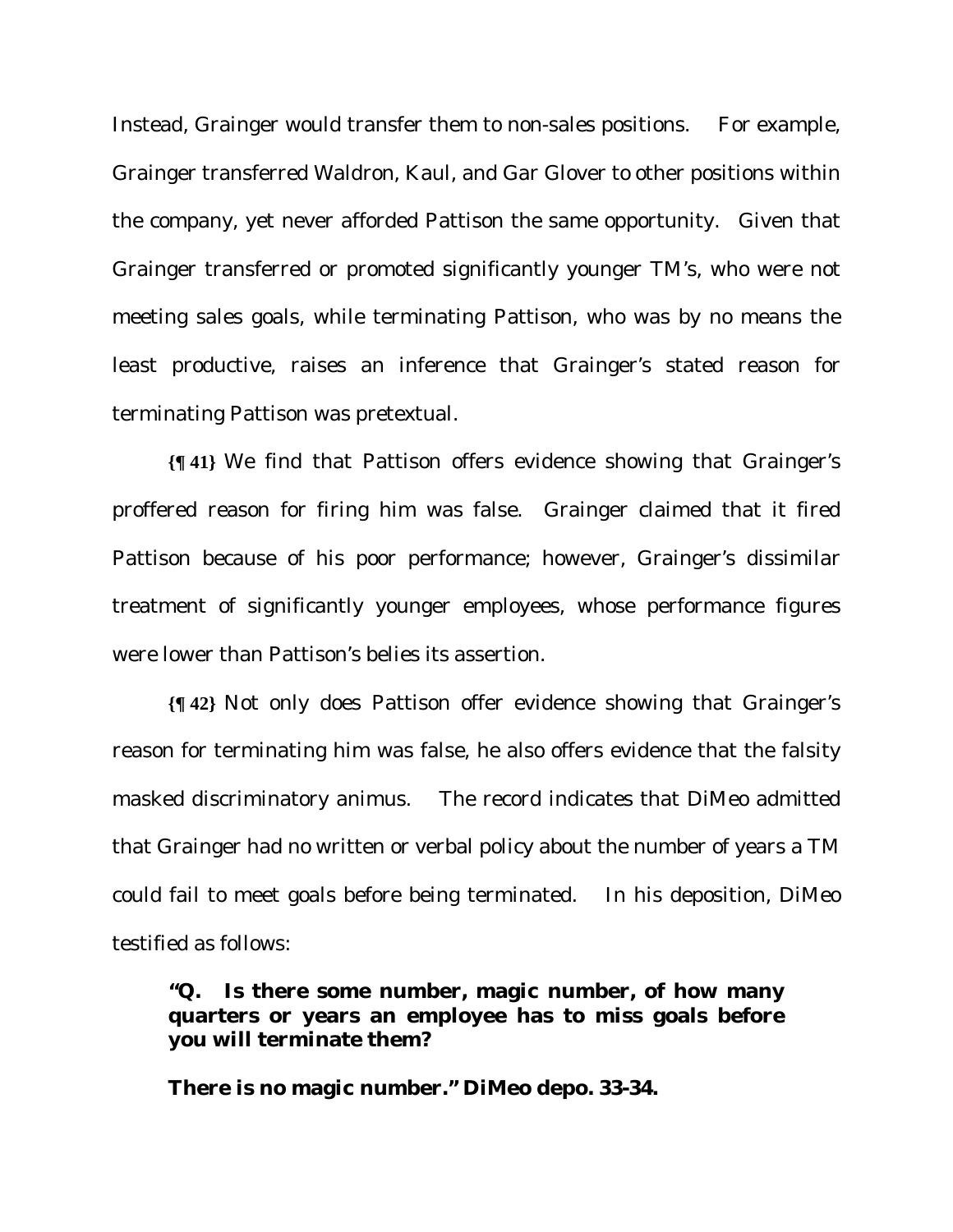**{¶ 43}** With no clear written or verbal policy, Grainger could arbitrarily and subjectively take adverse employment actions against an employee and attempt to justify its decision, after the fact, by citing poor performance when litigation arises.

**{¶ 44}** Still, Grainger contends that Pattison was the only TM who failed to meet his V% goal for five consecutive years. However, Pattison directs us to DiMeo's action of taking away his largest accounts and transferring them to other TM's, effectively set him up for failure so they could fire him.

**{¶ 45}** The record indicates that in the early part of 2002, DiMeo reassigned four of Pattison's largest accounts, namely Cleveland Plain Dealer, Horsborg & Scott, American Greetings, and KM&M. In granting summary judgment in favor of Grainger, the trial court concluded that Pattison failed to demonstrate how his overall performance would have changed had he continued to service these accounts.

**{¶ 46}** However, the impact of the reassignment, when viewed in its totality tells a different story. The record indicates that in 2002, Pattison serviced approximately 2400 accounts and generated \$3.5 million in revenues. This amounts to an average revenue stream of \$1,458 per account.

 The record further indicates that prior to the reassignment, Pattison generated approximately \$113,000 from these four accounts. This figure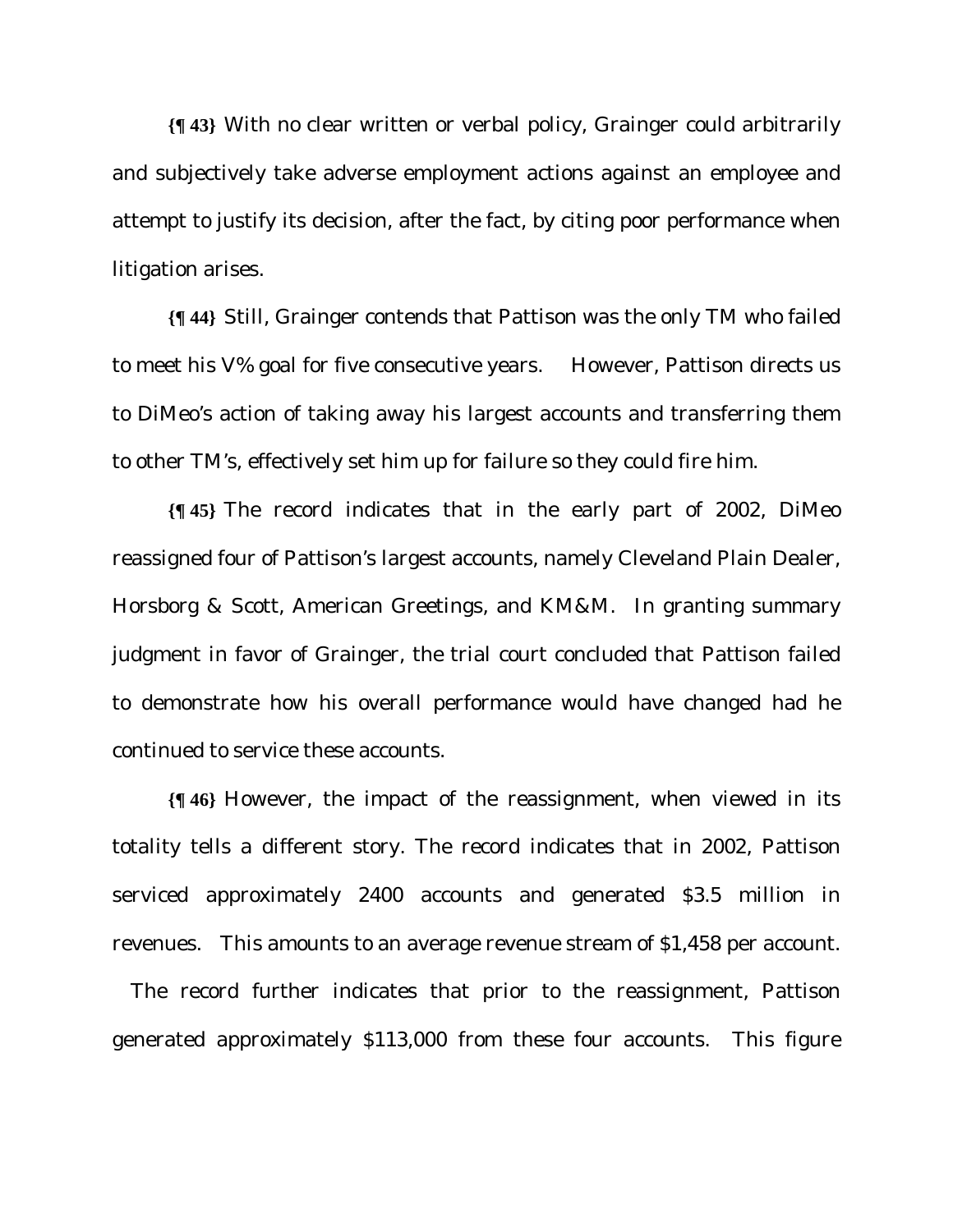appears minuscule when compared to the \$3.5 million Pattison generated in his last year of employment with Grainger.

**{¶ 47}** However, Pattison's average revenue stream from these four reassigned accounts amount to \$28, 250 per account as opposed to an average of \$1,458 for the other accounts. Thus, Pattison was generating approximately 20 times more revenue from these four accounts than from the other accounts.

**{¶ 48}** Consequently, at minimum, a genuine issue of material fact exists as to whether DiMeo created the situation for Pattison to underperform, given the size of the accounts that were taken away. We conclude reasonable minds could differ as to Grainger's real reasons for terminating Pattison's employment. Accordingly, we sustain the sole assigned error.

**{¶ 49}** Judgment reversed and cause remanded to the trial court for further proceedings in accordance with the law and consistent with this opinion.

It is, therefore, considered that said appellant recover from said appellees his costs herein taxed.

It is ordered that a special mandate be sent to said court to carry this judgment into execution.